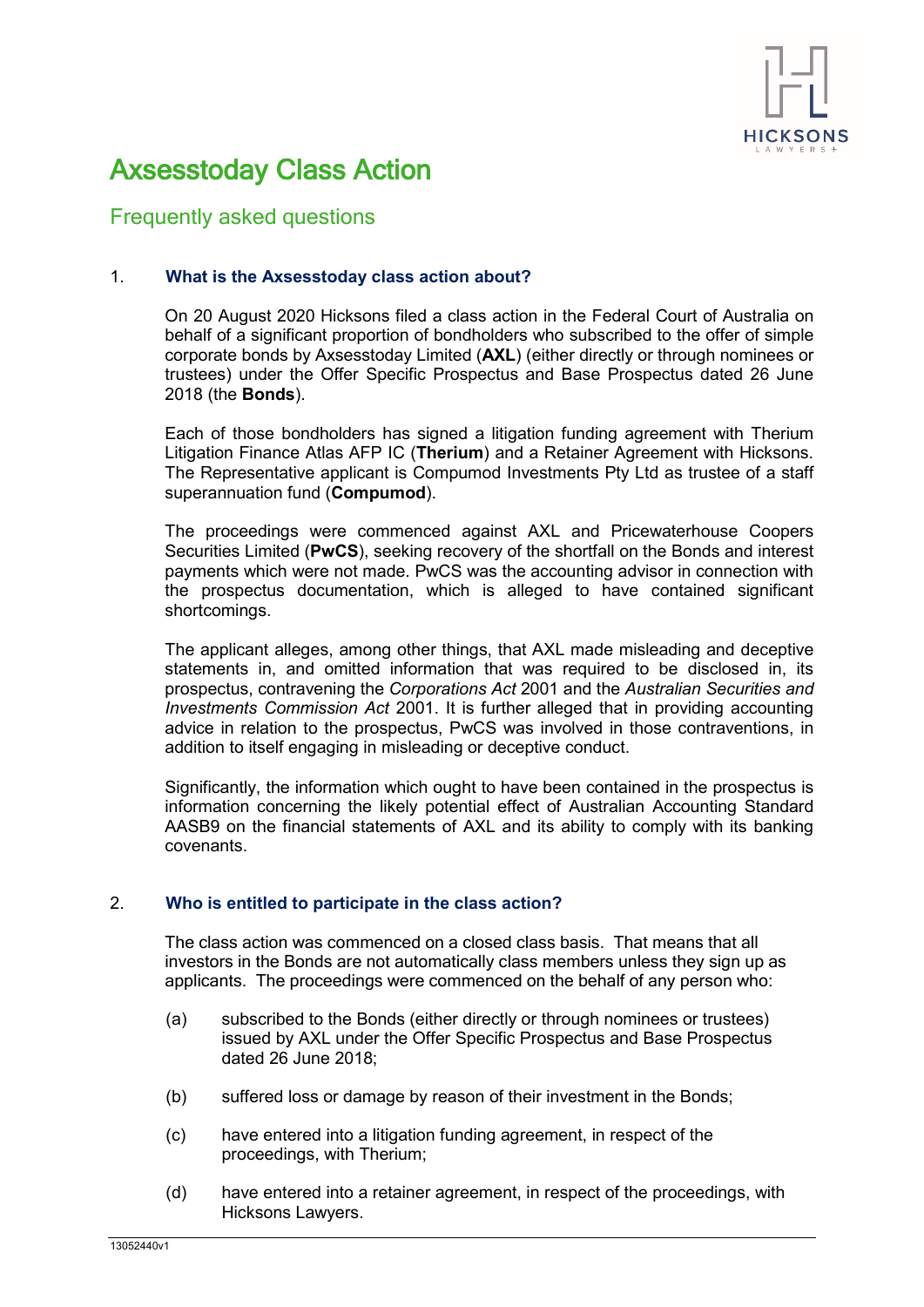

# 3. **What is the role of the representative (lead applicant)?**

A feature of the class action process is that one investor, Compumod, has been selected to be the representative (the lead applicant in the proceedings) and will, in effect, represent all of the participants in the action on common issues of liability. Compumod will provide instructions to Hicksons regarding the conduct of the case and may give evidence during the proceedings. The Court will be required to make findings in relation to questions of fact and/or law that are common to all class members on the question of liability.

#### 4. **What will it cost me to participate in the class action?**

Nothing.

#### 5. **How is the class action funded?**

Therium will pay all of the litigation costs as described in the litigation funding agreement which each participant is required to sign. No contribution of any sort is required from any participant, win or lose. In the event a settlement is achieved or the proceedings are successful, Therium will recoup its litigation costs first, together with the fees described in point 6 below, from the proceeds of any settlement or judgment.

#### 6. **Who is the funder?**

Therium was founded in the UK in 2009 and is now one of the most established litigation funders in the world. It has to date funded litigation claims worldwide to the value of approximately US\$36 billion. Therium is presently active on five continents in which it funds litigation and arbitration claims and has been active in the Australian market since 2016. Therium is currently funding a number of cases in Australia, including a variety of class actions.

In Chambers and Partners' litigation support directly for 2020, Therium is ranked as a Tier 1 litigation funder. In March 2019, Therium was top ranked as one of the two "Leading" litigation and arbitration funding firms in the UK by legal and business directory Leaders League. Therium was also ranked as "Excellent" in the 2019 US ranking.

# 7. **How much will the funder charge?**

If the class action is successful, Therium will be entitled to recover the litigation costs it has incurred together with a commission comprising 30% of the final judgment or settlement amount remaining after deduction of its litigation costs.

The amount of Therium's fees and costs will be subject to approval by the court in connection with any settlement or any distributions from a judgment in the action (the amount of any settlement will also be subject to approval by the court).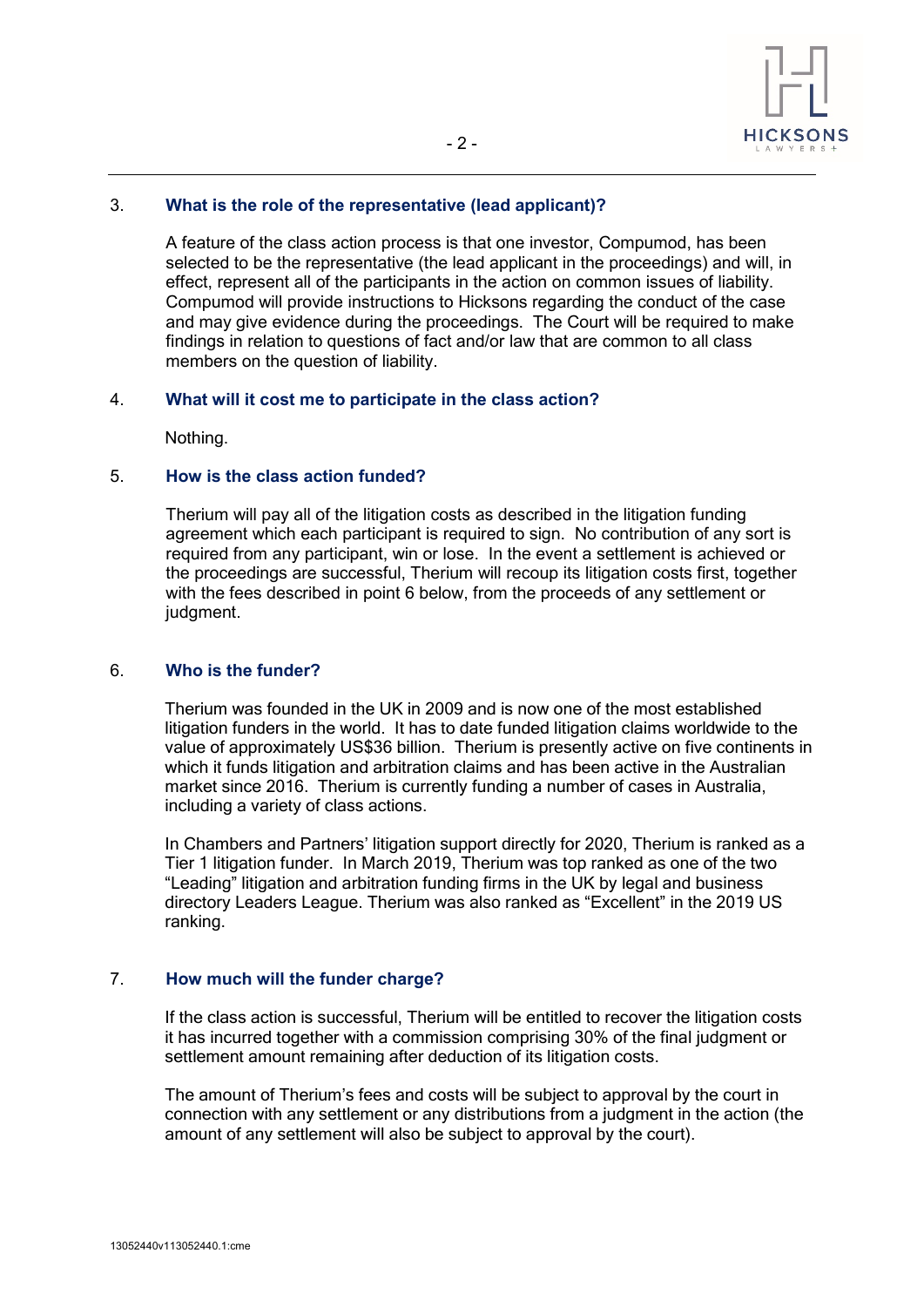

# 8. **What will it cost you if the class action is not successful?**

Nothing.

#### 9. **Who should sign the participation documents?**

The litigation documents can be signed by either the registered holder of the Bonds or by the beneficial owner of the Bonds if the custodian or nominee company that is the registered owner is unwilling or unable to sign those documents.

Upon any settlement or judgment, only one party, whether that be the legal owner (the registered holder) or the beneficial owner, may recover losses arising from the same **Bonds** 

#### 10. **What if I decide to withdraw from the action?**

You will be entitled to end your participation in the action on the grounds provided for in the litigation funding agreement. You may also be entitled to seek an order that you not be included in any proposed settlement, if you are dissatisfied with such a proposed settlement.

If you end your participation in the action, you will cease to be a class member for the purposes of the class action and will not be eligible to participate in any settlement or judgment in favour of the participants. However, you would be free to take any action you may be advised, to recover your losses, outside of the class action.

#### 11. **How much time will I have to devote to the legal proceedings?**

Initially we will only require you to provide the details of your investment in the Bonds as requested in the litigation funding agreement. Later on, you may need to provide further information to substantiate your claim in the event of a settlement or judgment.

Most class members do not need to give evidence at the hearing of a class action. The process is designed to determine the representative applicant's case and issues that are common to all class members. It is extremely rare that class actions proceed beyond the determination of the common issues, without being settled or resolved for all class members.

#### 12. **What do I have to do to participate in the class action?**

In order to obtain legal representation by Hicksons and become a participant in the proposed class action, you must sign the litigation funding agreement and the Hicksons retainer agreement. To find out more and to obtain the litigation funding agreement documentation, please contact: [Andrew.Langham@plfmanagement.com.au](mailto:Andrew.Langham@plfmanagement.com.au).

If you are unclear regarding any matters relating to the litigation funding documentation, we encourage you to seek your own legal advice before signing the documents.